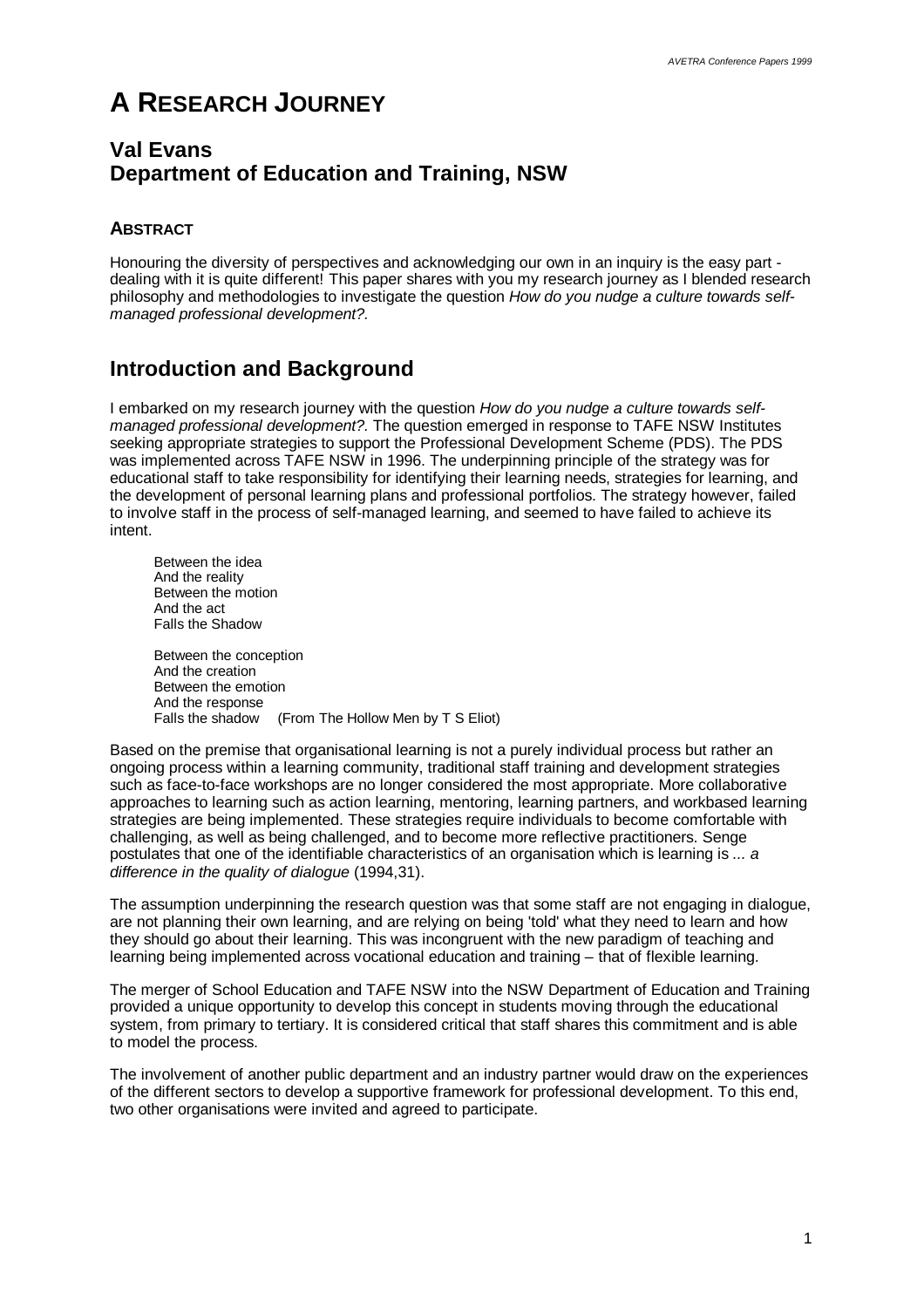# **Aim of the Project**

The overall aim of the project was to develop a framework for public and private organisations to support self-managed professional development, and hence a commitment to lifelong learning. Building the framework was to be done collaboratively, drawing on the creative ideas of the research participants, and the findings of a literature review.

# **The Research Group**

A Research Group was formed comprising representatives of the three organisations targeted in the scope of the project. The Research Group was to work as a collaborative inquiry group in designing the methodology, undertaking the interviews, leading the Focus Group meeting, synthesising the data, and compiling the report.

# **The Design**

We agreed to use a participative qualitative research approach based on our alignment with a Constructivist paradigm.

The project was divided into two distinct phases - Finding Out and Testing Out.

### **PHASE I – FINDING OUT**

#### **The Literature Review**

A full literature review was done focusing on self-managed professional development and the culture of lifelong learning and included both current and former research done nationally and internationally .

#### **The Methodology**

A Hermeneutic Dialectic Process methodology was chosen to gather data in Phase I.

The hermeneutic aspect consists in depicting individual constructions as accurately as possible, while the dialectic aspect consists of comparing and contrasting these existing individual (including the inquirer's) constructions so that each respondent must confront the constructions of others and come to terms with them. (Guba 1990, 26)

The selection of this methodology was based on the belief that each of us (the inquirers and the inquired) brought our own interpretations to the project. This method allowed us to interpret data in a collaborative and communicative manner,

with the aim of generating one (or a few) constructions on which there [was] substantial consensus. (Guba 1990, 27)

The technique used was informed by the hermeneutic circle model depicted by Guba and Lincoln (1989, 149-155), as follows:

Firstly, the Research Group identified our own constructs by answering the strategic questions being given to respondents. Our individual constructs served as a reminder of our own subjectivity and were checked as each of us 'wrote up' our interviews.

There were two circles of interviews: In the first circle, three respondents - representing a range of stakeholders and viewpoints on professional development - were selected to be interviewed by each member of the Research Group. Eighteen interviews thus took place.

Strategic Questioning (Peavey 1992) was used in the interview process to allow the 'bigger' picture to emerge, and then a move towards the identification of possible action/s at an individual level to take place. The strategic questions were:

*The General Environment: What do you see? What do you know? How do you feel?*

*The Vision: How could it be? What needs to change?*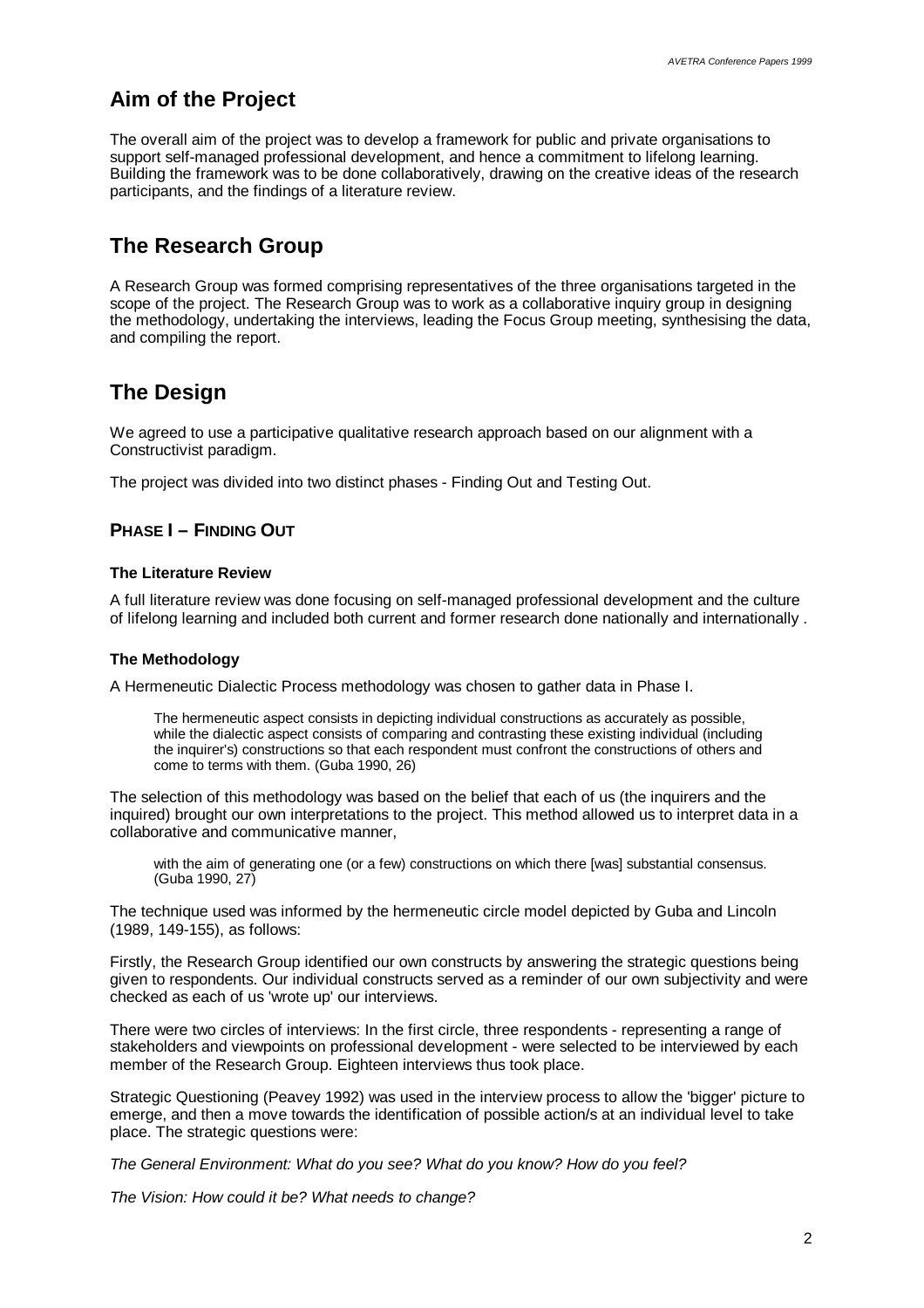Whatever you can do. or dream you can, begin it. Boldness has genius, power and magic in it. (Goethe)

*Strategic Planning: What can you do? What support do you need?*

Using a hermeneutic dialectic process, the interviews proceeded as follows:

The first interview was conducted using the strategic questions above. At the conclusion of the interview, and after 'writing up' the interview, the respondent was asked to verify that what had been written was an accurate account of what they said, and data was corrected if necessary.

The second interview was with a staff member whom it was considered, by the inquirer or by the first respondent, had a differing viewpoint on the research question. Strategic questioning was again used to capture the data, and at the conclusion of the process, the views of the first respondent were shared (without identification) and the second respondent was asked to comment. These comments were captured. The second respondent verified the 'written up' interview.

The third interview was again with a staff member who might, or might not, have had a differing viewpoint to the first two respondents. The same process as with the second interview was followed, but this time the respondent was asked to comment on the constructs of the first two respondents. Again, the third respondent verified the 'written up' interview.

In some instances narratology was used when respondents chose to email their professional development stories.

Data collected from the 18 interviews was analysed for common themes and major differences. Each participant in the first circle was given a copy of the synthesised data, to remain part of the feedback loop.

The second circle (another 18 interviews) used the same process as for the first but had the added dimension of respondents being asked to comment on the emergent themes of the first circle.

At the completion of the second circle, data was again synthesised to capture emergent themes and differences.

### **The Focus Group**

Each participant in the circles (36 in total) was invited to participate in a focus group meeting. Eighteen participants plus another seven interested staff members across the three organisations joined the Focus Group meeting.

The emergent themes/differences were given to participants with the aim of developing a possible framework to support professional development, with identified action/s to be tested out in Phase II.

## **PHASE II - TESTING OUT**

Phase II is currently under way and involves the 'testing out' of the ideas captured in Phase I.

An Action Research process is being used to test out the different components of the framework within sample groups across the three organisations.

The Research Group is continuing to meet throughout this phase to share findings, reflect and make changes if necessary, leading towards a more refined framework to support professional development, and lifelong learning.

The findings of Phase II will be merged with Phase I into a final project report and disseminated to key stakeholders.

# **Reflecting on the Journey – A Personal Perspective**

In reflecting on the journey, five issues emerged as having significantly impacted on me as I travelled the windy research road. They were –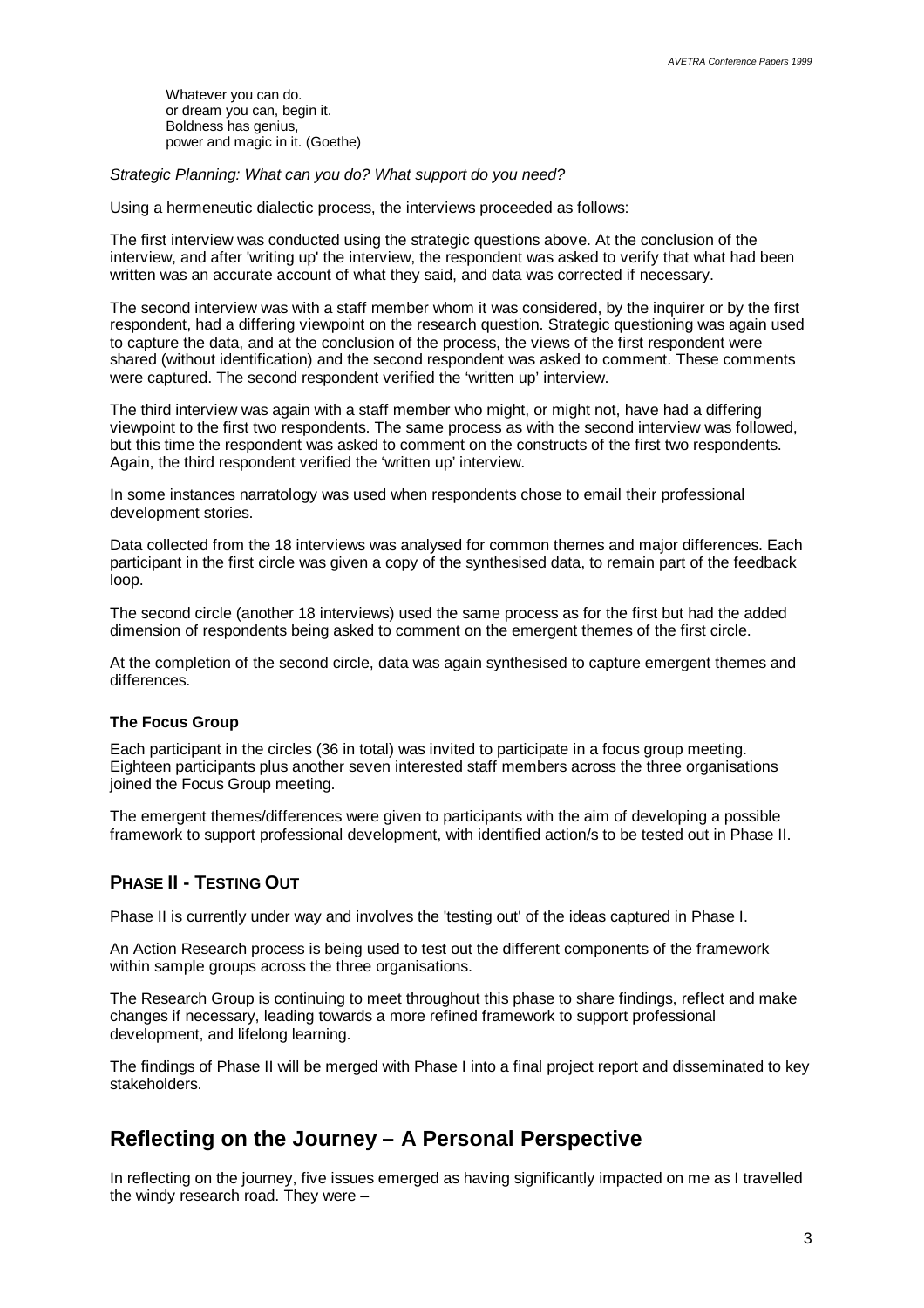- 1. the power of strategic questioning as a research technique<br>2. the search for certainty
- the search for certainty
- 3. the commitment of participants in a collaborative inquiry group
- 4. the presumptuousness of the research question itself, and
- 5. the emergent question.

### **STRATEGIC QUESTIONING**

The Research Group chose to use Strategic Questioning (Peavey 1992) in the interviews. We felt that this would allow the respondents to tell their 'story' by first sharing with us what they saw and how they felt. By then being asked how it could be they were able to create a vision. And finally, they moved from the macro environment towards taking action by being asked what they could do and what support did they need.

Focusing on the general environment elicited much negativity towards the organisation and its commitment to professional development. It allowed participants to share with the interviewer their perspective of how it is and how they felt about it. Being given the opportunity to share their vision provided a shift in focus - they moved from the negative towards the positive. And finally they were able to say how it could be done - what was achievable within their vision - what they could do and what support they might need.

The questions asked were open allowing the stories to emerge, rather than seeking responses to specifically designed questions tailored to meet the perceived needs of the researcher. And the responses were varied and creative. Certainly, as a professional development specialist, I found new and exciting ideas emerging.

There is no doubt that the use of strategic questioning moved respondents from feelings of much negativity towards positive action. The mood in the interview often changed from fairly withdrawn responses towards stimulated conversation.

And so, through this positive research experience, I intend promoting strategic questioning as both a research technique appropriate for a qualitative approach to research methodology, and as a powerful 'tool' to promote dialogue and support change.

### **THE SEARCH FOR CERTAINTY**

In deciding on a qualitative research methodology, I was aware of the need to ensure the validity of the findings, and to be able to argue for the acceptance of them as such based on the research technique used. The hermeneutic dialectic process was chosen because it required the perspectives of the different stakeholders to be fed back for verification, and for all the perspectives to be exposed to all the stakeholders for comment and feedback. This allowed the stakeholders to verify what had been said, and to have input from beginning to end. (Guba and Lincoln 1989, 245). The criticality of the feedback loops was also stressed by Heron (1981, 160).

The tension arose for me when I began to make sense of the data gathered. This was partly caused by the inability of the Research Group to do this with me because of other commitments. It therefore became my task to capture the emergent themes from the interview stories and present these to both the Research Group and the research participants for interpretation.

It was intriguing at first to note that the constructs of the research participants weren't all that different, even though we had deliberately set out to interview staff from different levels of the organisation, and with different perspectives on professional development.

I started to feel on shaky ground - had we interviewed a broad enough sample of staff? Were the emergent themes my interpretation of the data gathered and not truly representative? My constant seeking of feedback elicited very little response - surely I couldn't be that right all the time!

My fears were allayed somewhat when we held the Focus Group meeting, which brought together the Research Group and some of the research participants. The Focus Group went about the task of interpreting the data and it was my job to capture their interpretations, feed them back after the event for verification, and include them in the final report. Still no disagreement!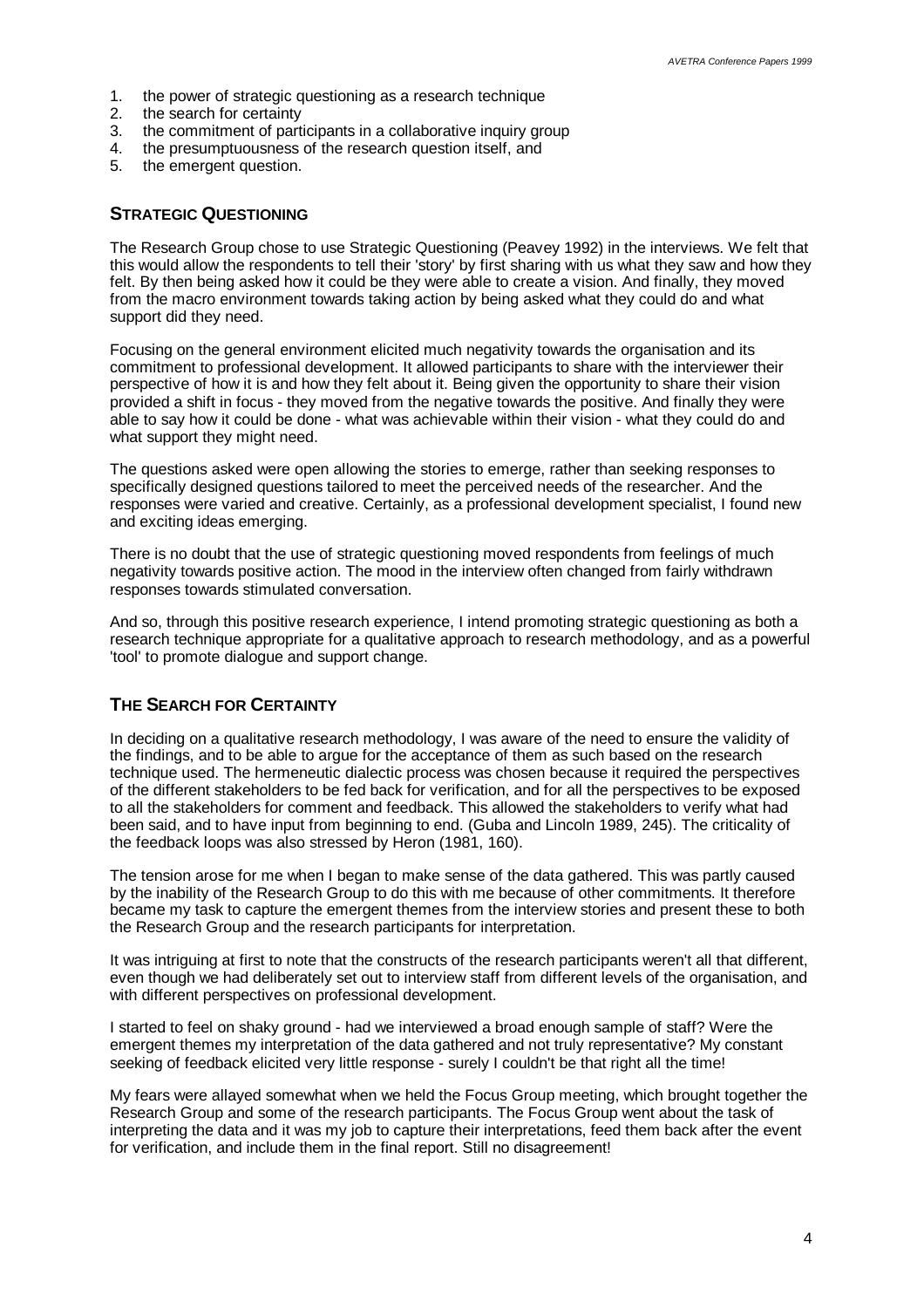I'm obviously not feeling totally comfortable with the findings. I know that the process is valid and that every attempt has been made to seek the feedback for verification, but how valid is it when you don't get the sought feedback?

I'm also wondering if the paradox of a collaborative inquiry is the consensus gained - I keep seeking a challenge to the final interpretation through the process and am nervous that silence doesn't necessarily mean agreement. Why are they silent? What is it about silence which bothers me so?

#### **THE COLLABORATIVE INQUIRY GROUP**

Participating in a collaborative inquiry group proved to be the most frustrating aspect of this research project.

I have stopped and considered my own perspective on commitment throughout this journey, and have asked my colleagues to give me theirs. I know that I enter teams with a commitment to participating fully and completing the tasks assigned to me. It seems I have this expectation of others to do the same and I have trouble dealing with the inevitable - the different levels of commitment which become evident throughout the life of a project. I need to learn to deal with this I know, but through numerous similar experiences I continue to be frustrated by it. How can I deal with this better will remain a continuing learning for me!

This research project was no different. I was very excited when I first began to formalise my research project, identify the criteria for participation in the Research Group, and form the Group. It seemed that my criteria was very much aligned to that developed by De Venney-Tiernan, et al (1994, 120- 137).

My first hurdle was actually forming the Group. Many colleagues expressed interest in participating, but very few were prepared to commit the time. I concede that their time was already stretched to the limit with many other organisational demands on them.

Finally a group of seven was formed. Finding a common meeting time proved to be the next hurdle all seven participants had very full diaries! The first meeting did take place but perhaps the fact that only four of the seven were able to be present did not auger well for the collaborative process I had envisaged. However, that first meeting proved exciting for all present as we began to map out the process.

By the second meeting the seven members had reduced to six - we lost a critical member again not from lack of interest, but lack of time!

I accept that participation in project teams very much depends on priorities and members of the teams do not always set these. However, I struggle with the dilemma of reprioritising when it affects the meeting of deadlines and the workloads of others.

I had envisaged a truly collaborative process in regard to both the Research Group and the research participants. Certainly a process of consultation has been achieved, but I admit to driving the project, presenting the process, the initial 'making sense' and the report writing. Throughout I have sought agreement but have made few changes to data or process, not because of lack of preparedness to do so, but rather through lack of feedback. Most feedback has been received from the research participants as part of the feedback loop rather than from the Research Group.

I believe yet another research question has emerged - what conditions need to exist for full participation in collaborative project teams? I'm sure this question isn't new for those more experienced than I!

#### **THE PRESUMPTUOUSNESS OF THE RESEARCH QUESTION**

The assumption of how staff were meeting their learning needs was challenged a good deal through the research process.

If I reflect on my own endeavours, as a staff member of my organisation, to map out my learning needs, identify learning strategies and immerse myself in the learning, I present a fairly intense involvement with professional development. I have completed three postgraduate programs. My job requires me to be knowledgable about current research into professional development strategies and methodology. I thus attend seminars and conferences, network with key contacts both nationally and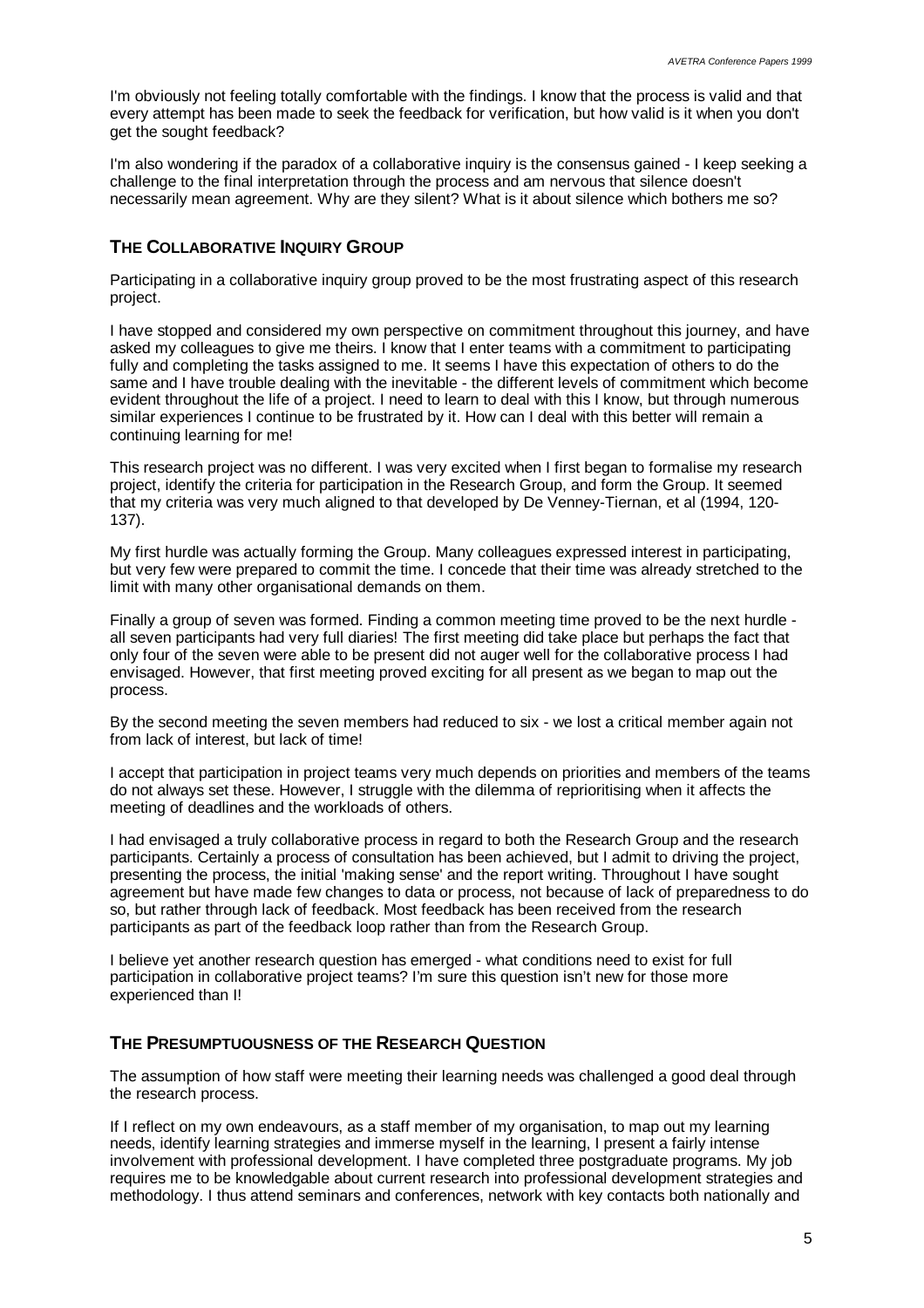internationally, read a variety of articles and journals relating to professional development, and 'test out' ideas as part of my practice. Why did I think others were different to me? What assumptions were I making about others and myself?

I'm embarrassed to say that I obviously didn't think that all my colleagues were as committed as I - at least I didn't see any evidence of it, but had I been looking? How arrogant!

As I went about my part of the research process and began interviewing participants from different parts of the organisation, I was very much enlightened! I heard exciting stories about the different areas of study staff were engaged in, both formally and informally.

One such story emerged when the interviewee mentioned that they hadn't 'done' any professional development since they had acquired their teaching qualification. Being in TAFE NSW, it prompted me to ask how they remained abreast of what they were teaching, ie their technical area of expertise. I was then exposed to a variety of professional development techniques used by the interviewee to maintain currency including participating in a community group on a voluntary basis, searching the Internet for the latest technical information, discussing key journal articles with colleagues, and learning from their students as they shared what they did in the workplace. This story was similar to others shared in the research process.

It highlighted, for me, two factors. Firstly, not being seen at 'formal' professional development activities does not constitute a lack of responsibility for one's own learning, and secondly, the lack of recognition of one's learning by both the individual and the organisation. In the instance above, the interviewee had at first made the statement that they didn't engage in professional development, and there didn't seem any recognition by their colleagues, supervisor or management that they did!

It was exciting to hear the stories unfold, and even more so to have my assumptions found wanting.

### **THE EMERGENT QUESTION**

In teaching and learning, one of the most fundamental requirements is to ensure a common understanding of the topic itself - what is it all about? The focus of this inquiry was professional development and, although the Research Group was aware that professional development could mean different things to different people, we decided to see what emerged rather than attempt to define it up-front.

Along the way we were asked what is professional development? Is it the same as staff training and development? Can personal development be classified as professional development? and so on.

Within the Focus Group meeting some tension arose as one group wanted to have a clear definition of professional development. Others, including myself, felt to define professional development was to restrict it. We worked towards developing a shared understanding. Perhaps though, the next research question has been identified - What is professional development?

What we call the beginning Is often the end And to make an end Is to make a beginning The end is where we start from (T S Eliot, source not cited)

# **THE CONCLUSION OF A JOURNEY**

This research project provided me with a fertile learning environment as I explored the different perspectives and reshaped my own mental models as my assumptions were constantly challenged. It was a rewarding and fulfilling experience. I set out to 'find out' and truly achieved this both personally and professionally.

My need to blend paradigms at different stages of this research project highlighted the dichotomy of a constructivist paradigm as I slipped in and out of a search for certainty throughout the journey. I wanted to allow the stories to emerge, but struggled to allow them to be heard without validation!

I still wonder about the validity of the findings if research participants related their stories about something that they each interpreted differently, ie their understanding of professional development. The different interpretations were to be expected of course - our different world views allow the